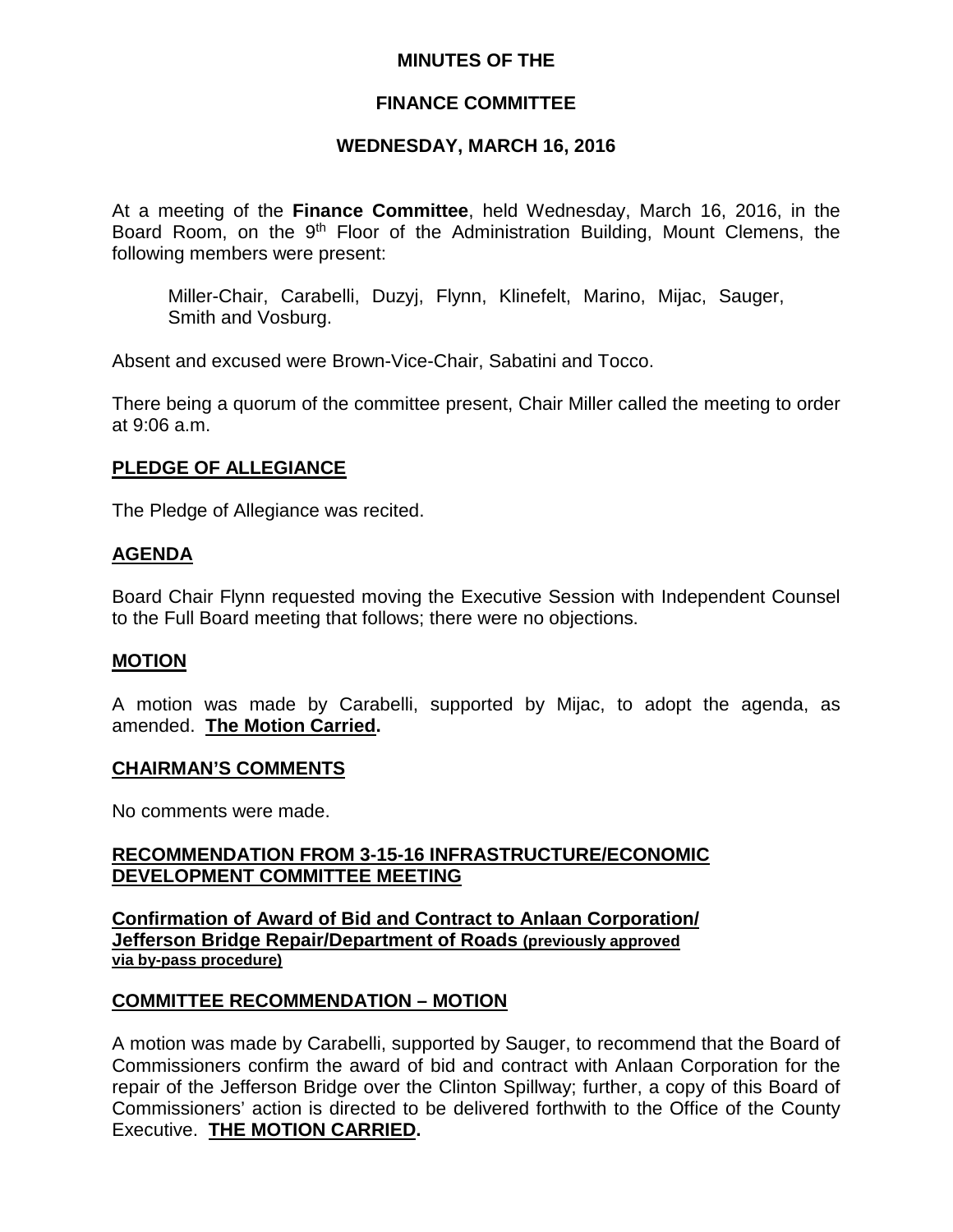# **QUARTERLY REVENUE AND EXPENDITURE REPORTS FOR DECEMBER 31, 2015**

Finance Director Steve Smigiel summarized the reports.

The following commissioners spoke: Carabelli and Duzyj.

# **MOTION**

A motion was made by Vosburg, supported by Marino, to receive and file the Quarterly Revenue and Expenditure Reports for December 31, 2015.

The following commissioners spoke: Miller and Vosburg.

Chair Miller called for a vote on the motion and **The Motion Carried.**

# **REVISED 10-YEAR FINANCIAL FORECAST INCLUDING 2016-2020 CAPITAL IMPROVEMENT PLAN**

Finance Director Steve Smigiel reviewed the documents, noting the loss of property taxes.

The following commissioners spoke: Duzyj, Marino and Klinefelt.

#### **MOTION**

A motion was made by Marino, supported by Flynn, to receive and file the information on the 10-year financial forecast. **The Motion Carried.**

# **MACOMB COUNTY BUILDING AUTHORITY ARTICLES OF INCORPORATION AND BYLAWS/RULES OF PROCEDURE**

Board Chair Flynn stated that the information has been provided for informational purposes and action will be taken at an April meeting. He said the language in both documents have been updated.

#### **MOTION**

A motion was made by Flynn, supported by Carabelli, to receive and file the Macomb County Building Authority Articles of Incorporation and Bylaws/Rules of Procedure. **The Motion Carried.**